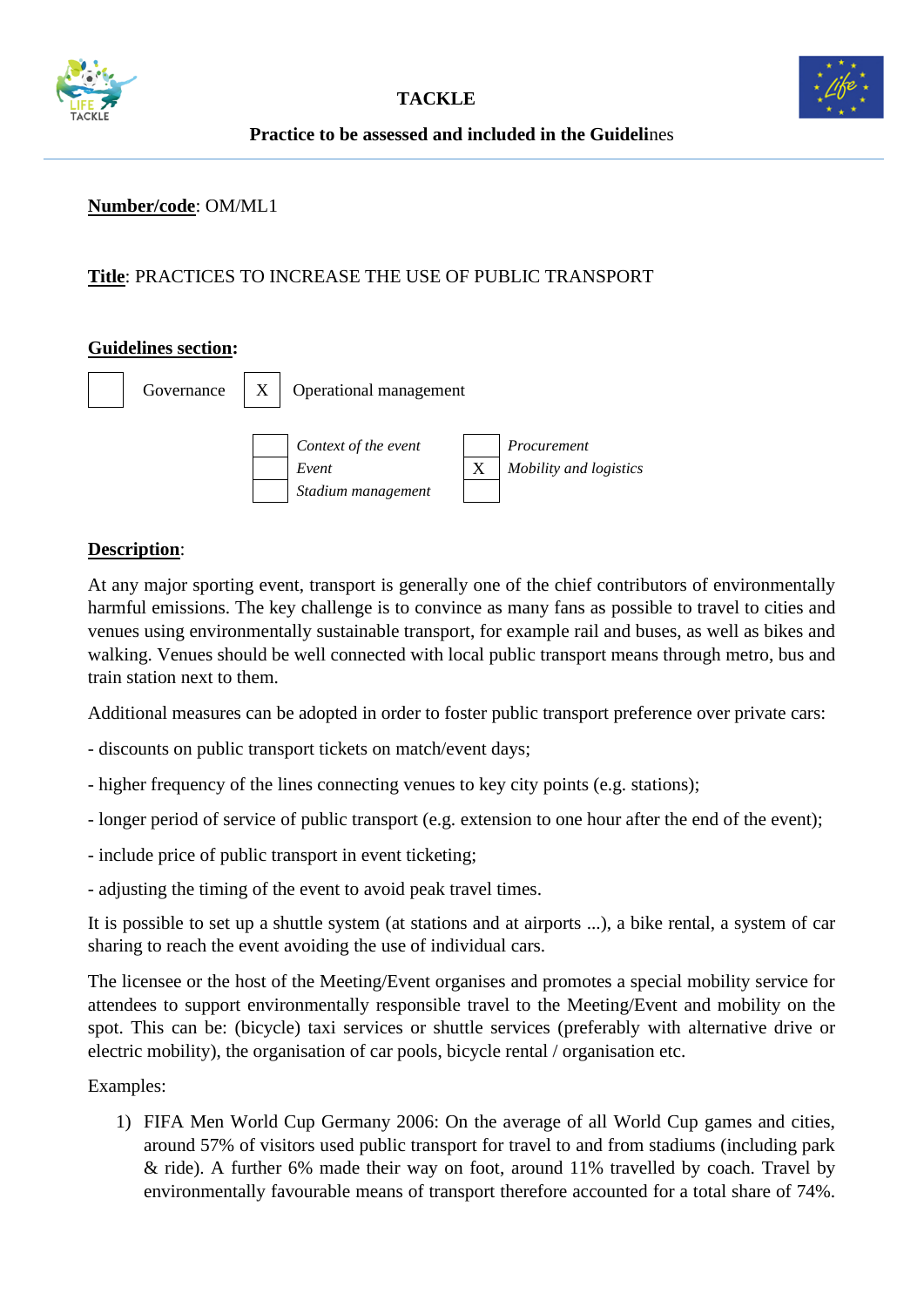Only 23% of visitors to stadiums travelled there by car. The reasons for the success of public transport were, above all, the good connections of stadiums to the public transport network, the quality of services (for example, their frequency), few parking spaces at stadiums and, especially, the "KombiTicket", which was introduced for the first time at a World Cup championship and entitled ticket holders to travel free of charge on match days on the entire public transport network of host cities.

- 2) UEFA EURO 2024: Since fans' movements can hardly be influenced directly by event organizers, the focus must be on deploying attractive services to favour the use of ecologically beneficial modes of transport. Alongside classical "Combi-Tickets", that guarantee the holder free use of public transport in the Host City on match day, long-distance travel and by other means (such as long-distance coaches) will be made cheaper by offering an expanded ticket. On purchasing a ticket for a match, fans will be offered the Combi-Ticket Plus easily and cheaply. The model will have various levels: Level 1 covers cheap rail travel on routes between the Host Cities for the entire duration of UEFA EURO 2024. Level 2 offers cheap long-distance rail travel throughout the Deutsche Bahn network. Level 3 includes complete free use of the entire public transportation network for the full duration of the tournament.
- 3) Tokyo 2020: The spectators are expected to reach venues using public transports as much as possible. The information of the public transport will be fully publicised and informed to the spectators so that they can make full use of the trains, subways, and buses to reduce as many CO2 emissions as possible.
- 4) Resource Efficient Scotland suggests some best practices: offer free shuttle services to ticket holders, discourage car user by having parking fees.
- 5) Roland-Garros runs a promotional campaign to educate spectators on environmentally friendly transport options. The Roland-Garros car-pooling website reduces the number of cars traveling to the event. The tournament has also developed a transportation 'eco-calculator' that helps spectators choose the most environmentally-friendly way of getting to the event.
- 6) Women Football World Cup Germany 2011: In order to promote the use of local public transport, the Organising Committee, together with the transport associations in each host city, introduced a Combi-ticket which enabled ticket holders to use the entire local transport system in the host city for free on match days. Further measures were planned and implemented by transport operators, such as increasing the frequency of local public transport and employing special World Cup shuttle buses in Dresden, Leverkusen and Wolfsburg. Deutsche Bahn was involved developing attractive offers for fans to travel to host cities by rail and increasing train capacities by employing special and chartered trains.
- 7) EXPO Milano 2015: the Exposition Site was served by the main public transport systems (Metro Line 1, the city rail link, and local, regional and high speed railway services). During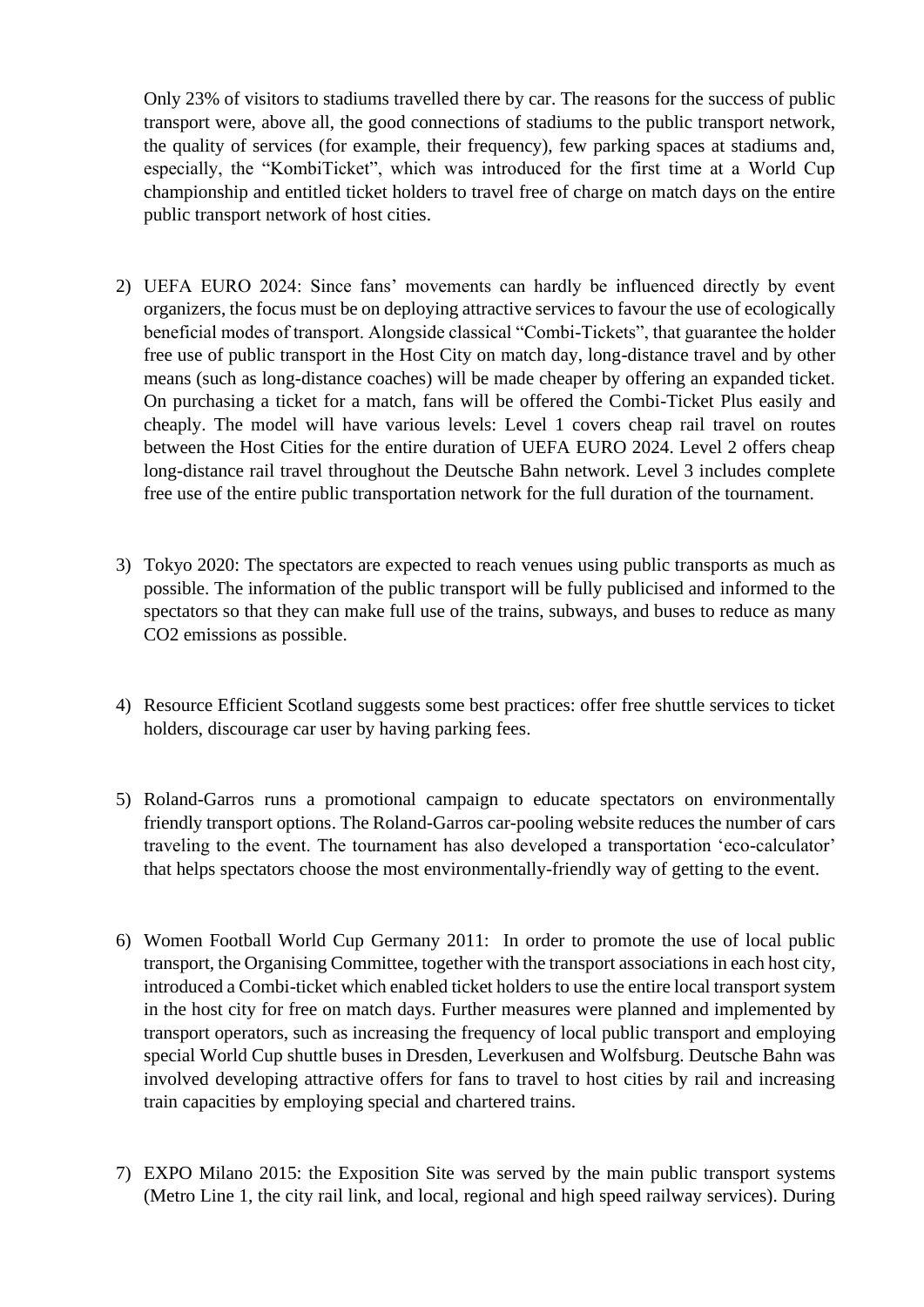the six months of the event, the metro line 1 was reinforced with additional trains, higher frequency and the last ride was scheduled half an hour after the closing of the venue. In addition, one of the main sponsor of EXPO was Ferrovie dello Stato, the Italian railway company: To meet the Exposition's demands, the main Frecciarossa and Frecciabianca services were servicing the Rho-Fiera Milano train station and the whole high-speed system was enhanced.

- 8) Mercedes-Benz Stadium (USA): The Mercedes-Benz Stadium, the home of Atlanta Falcons and Atlanta United, offers high incentives to its supporters to use alternative transportations (3 MARTA rail-lines) including a bike-valet program on event days, electrical vehicles charging stations with capacity to charge up to 48 electric cars simultaneously and, pedestrian friendly walking paths. The advanced solutions in terms of mobility allows the clubs to reduce significantly the emissions generated during match events.
- 9) FIS Nordic World Ski Championships 2005 in Oberstdorf: 12,000 additional train-kilometres were provided for the FIS Nordic World Ski Championships 2005 in Oberstdorf, which was equivalent to a 51% expansion in capacity. In all, 180,000 people travelled to Oberstdorf by train, which corresponded to 50% of daily visitors and 18% of overnight visitors
- 10) At the Kingsholm stadium in Gloucester (rugby), transport representatives attempted to boost economic growth, reduce carbon emissions and improve air quality and public health through a £1M grant, mainly aimed at encouraging public transport.
- 11) UEFA EURO 2016: host cities and local transport companies proposed various solutions with a view to encouraging fans to use public transport. For example, a total of 150,000 extra seats were added in the form of 950 additional TGVs and 200 extra regional trains on matchdays, while the tram to the stadium in Bordeaux went every three minutes on matchdays. Although many spectators came to France by car, few used this method of transport to reach the stadium: no car parks for the general public were available at stadiums, and only 20% of spectators used the park-and-ride services. Travelling on foot or by public transport was made easy for spectators, with more than 20,000 stickers and 5,000 signposts positioned in railways stations and across the host cities.

#### **Environmental benefits**:

Reducing the usage of private cars means lower CO2 emissions and less consumption of resources.

Specific example is given by Roland Garros initiatives that between 2010 and 2016, these initiatives had a direct and measurable impact: 11.1% increase in spectators using public transport 21% decrease in spectators using a personal car 2.7% increase in spectators walking or cycling Roland-Garros has developed innovative tools to make it even easier for fans and spectators to minimise their carbon footprint.

# **Economic benefits**:

It can result in higher profits for the local transport companies (indirect economic benefit generated by the event).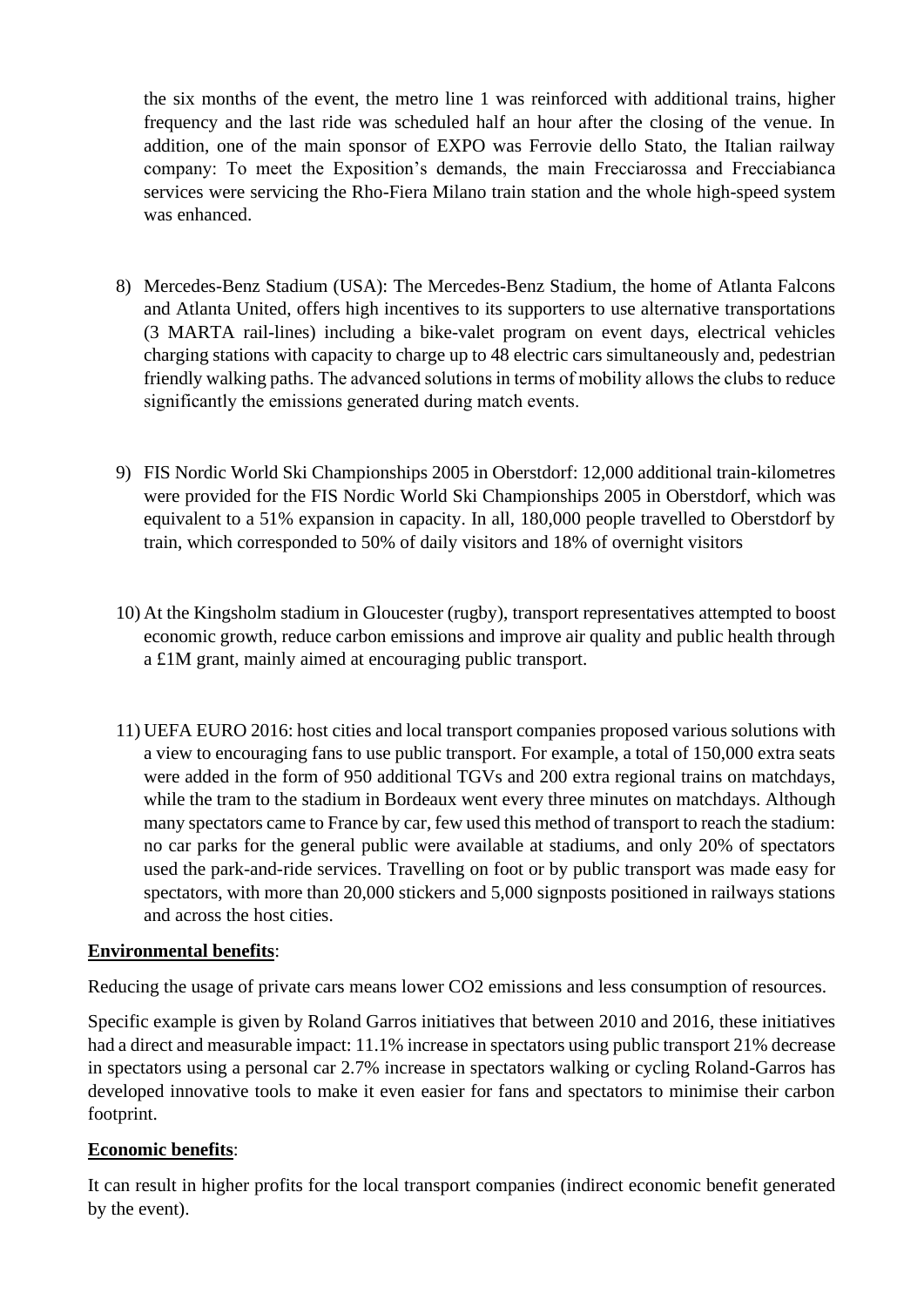#### **Applicability and replicability potential**

The measure could be replicated in every stadium: the only limit is the actual presence of good connection stations and services.

#### **Sources**

[WOMEN FOOTBALL WORLD CUP GERMANY 2011](https://www.fifa.com/mm/document/afsocial/environment/01/57/12/83/fwwc2011green_goal_legacy_report_en.pdf) (pag. 38 – 41) [EXPO 2015](http://www.expo2015.org/archive/cs/Expo/1392234204291/EXPO_Report_Sustainability_ING_rev2015.pdf%3Bfilename_%3DUTF-8%27%27EXPO_Report_Sustainability_ING_rev2015.pdf) (pag. 30 e 182) [Mercedes Benz Stadium](https://www.hok.com/about/news/2017/11/15/mercedes-benz-stadium-becomes-first-professional-sports-stadium-to-receive-leed-platinum-certification/) [USTA Centre](https://www.usopen.org/en_US/about/green_initiatives.html) [Yankee Stadium](https://www.mlb.com/yankees/ballpark/information/sustainability-initiatives) [Football World Cup and FIS Obertsdorf 2005](https://www.oeko.de/uploads/oeko/aktuelles/greenchampions_guide.pdf) (pag. 54 – 55) [Eco-Communication Guide](http://developpement-durable.sports.gouv.fr/m/ressources/details/eco-communication-vers-une-communication-plus-eco-responsable/225) (p. 27) [FIFA MEN WORLD CUP GERMANY 2006](https://www.oeko.de/oekodoc/292/2006-011-en.pdf) (pag 14, 75-76) [IOC Sustainability Essentials](https://stillmed.olympic.org/media/Document%20Library/OlympicOrg/IOC/What-We-Do/celebrate-olympic-games/Sustainability/sustainability-essentials/IOC-Sustain-Essentials_v7.pdf#_ga=2.214425687.1946374058.1539848064-911789952.1539848064) (p.52) [TOKYO 2020](https://tokyo2020.org/en/games/sustainability/sus-plan/data/20180611-sus-plan-2_EN.pdf) (p.35) [Resource Efficient Scotland](https://www.resourceefficientscotland.com/sites/default/files/How%20to%20plan%20&%20deliver%20environmentally%20sustainable%20events.pdf) (p.24) [Kingsholm Stadium in Gloucester \(Rugby\)](https://www.edie.net/library/Tonga-s-plight-and-thousands-of-kettles--the-green-facts-surrounding-the-2015-Rugby-World-Cup/6655) [UEFA EURO 2024](https://www.dfb.de/fileadmin/_dfbdam/178855-EURO_2024_Nachhaltigkeitskonzept.pdf) - Germany Candidate [UEFA Euro 2024 -](https://www.uefa.com/MultimediaFiles/Download/OfficialDocument/competitions/General/02/57/28/19/2572819_DOWNLOAD.pdf) Evaluation Report [UEFA EURO 2016](https://www.uefa.com/MultimediaFiles/Download/OfficialDocument/uefaorg/General/02/42/47/58/2424758_DOWNLOAD.pdf) (pag. 48-49)

**Case study:** 

# **[FIFA MEN WORLD CUP GERMANY 2006](https://www.oeko.de/oekodoc/292/2006-011-en.pdf)**

The Green Goal was an innovative and ambitious environmental programme successfully carried out at the 2006 FIFA World Cup in Germany. It aimed at reducing the adverse environmental impacts associated with the organization of the event and was centered around five core areas: water, waste, catering, energy and mobility.

With regard to mobility, one of the key objectives of the Green Goal programme was to increase the share of journeys by public transport to World Cup stadiums by 50%.

In order to achieve this goal, the following practices were implemented: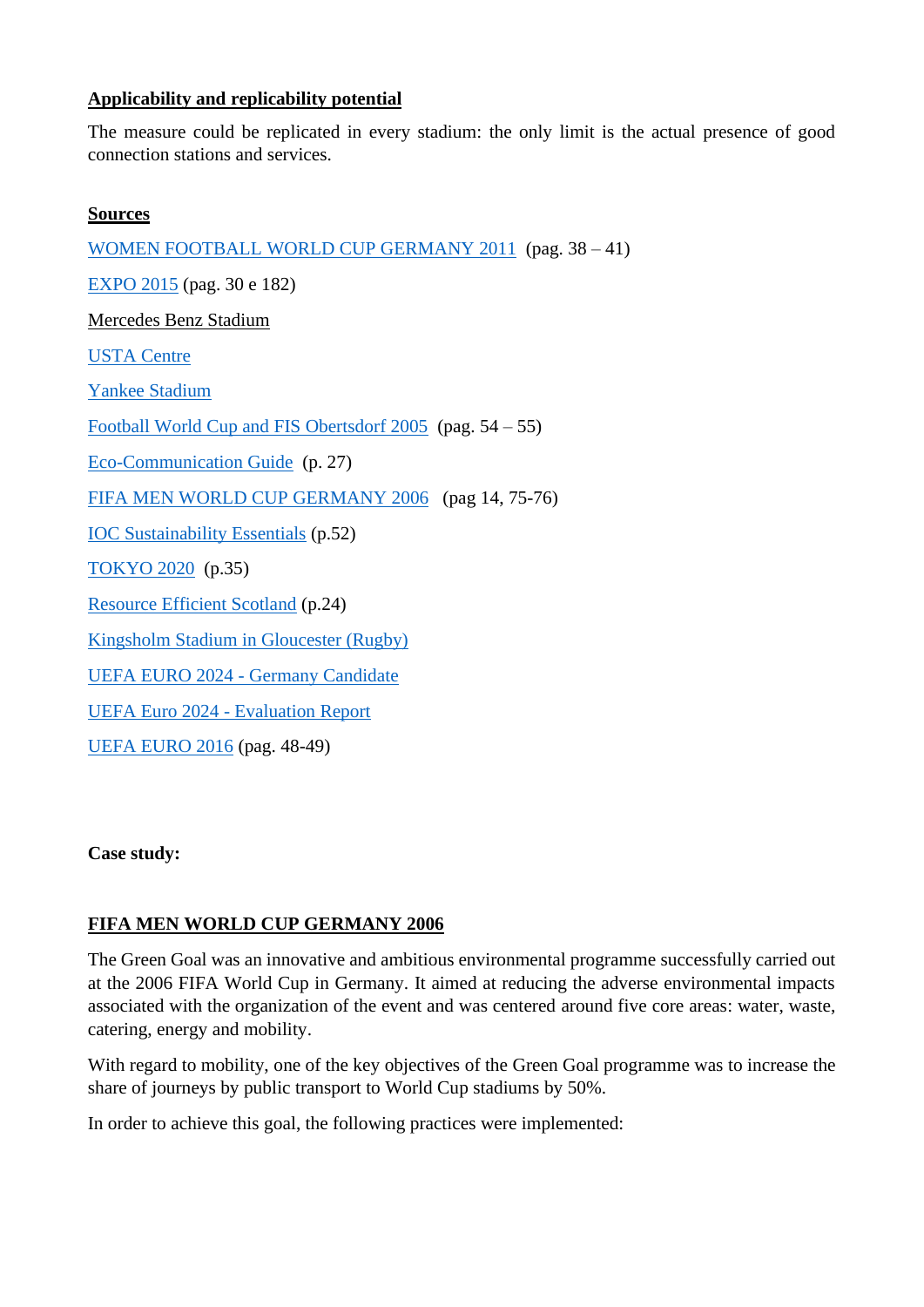#### Summary of action on transport

| Action                                          | <b>Description</b>                                                                                                                                      | <b>Realization</b>                                                                                            |
|-------------------------------------------------|---------------------------------------------------------------------------------------------------------------------------------------------------------|---------------------------------------------------------------------------------------------------------------|
| Stadium links                                   | Stadium links to the public transport network were improved through<br>additional infrastructural measures                                              | Federal government, Länder, cities,<br>DB, public transport companies                                         |
| Expansion of local public<br>transport services | The frequency of local public transport services, including night services,<br>was increased in all host cities                                         | Transport companies, DB,<br>Länder                                                                            |
| "KombiTicket"                                   | Stadium tickets were also valid for travel throughout the integrated<br>public transport network                                                        | OC, VDV, DB, public<br>transport companies                                                                    |
| Guidance for local<br>public transport          | Standardized signposting in all host cities and for all carriers                                                                                        | Federal Ministry of Transport,<br>Federal Highway Research Institute,<br>VDV, DB, transport companies, cities |
| <b>Additional trains</b>                        | Operation of special trains and charter trains by the DB                                                                                                | DB, Länder                                                                                                    |
| Special DB offers<br>for the World Cup          | Sale of special rail tickets (also for non-holders of DB BahnCards)                                                                                     | DB                                                                                                            |
| "Mobility BahnCard"                             | "Mobility BahnCards" allowed journalists to use the railway<br>network free of charge during the World Cup                                              | OC, DB                                                                                                        |
| Public transport travel<br>information          | Official pamphlets and Websites provided information on public transport                                                                                | OC                                                                                                            |
| Passenger information                           | Multi-lingual information at railway stations.                                                                                                          | DB, public transport companies                                                                                |
| Parking management                              | Setting up "park & ride" facilities                                                                                                                     | Cities, OC                                                                                                    |
| Resident protection zones                       | The area around stadiums was closed to normal road traffic on match days                                                                                | Cities                                                                                                        |
| "World Cup Miles"<br>to the stadium             | Setting up attractive routes from main stations to stadiums<br>for visitors on foot                                                                     | Cities                                                                                                        |
| Promotion of travel<br>by bicycle               | Provision of sufficient (secured) bicycle parking spaces                                                                                                | Cities                                                                                                        |
| Operation of innovative,                        | Operation of vehicles with alternative fuel or engines in public transport<br>and environment-friendly vehicles in the official World Cup vehicle fleet | OC, public transport companies                                                                                |

The 50% target was surpassed. On the average of all World Cup games and cities, around 57% of the 3.4 million visitors used public transport (city-rail, underground, trams and public service buses) for travel to and from stadiums. A further 6% made their way on foot, around 11% travelled by coach. Travel by environmentally favourable means of transport therefore accounted for a total share of 74%. Only 23% of visitors to stadiums travelled there by car.

At the beginning of World Cup preparations, the share of public transport users was just around 40%. The reasons for the success of public transport were, above all, the good connections of stadiums to the public transport network, the quality of services (for example, their frequency), few parking spaces at stadiums and, especially, the "KombiTicket", which was introduced for the first time at a World Cup championship and entitled ticket holders to travel free of charge on match days on the entire public transport network of host cities. Moreover, to supplement "KombiTickets", the FIFA, the VDV (Association of Germany Public Transport Organizations) as well as transport companies and integrated transport services reached agreement that the 15,000 World Cup volunteers could use buses and trains free of charge on days when they were on duty. The cost of "KombiTicktes" and special tickets for volunteers amounted, according to initial estimates, to more than 8 million euros.

#### Greenhouse gas emissions saving:

A central objective of the transport concept was a reduction in the effects of transport on the environment. The target was to reduce the climatic effects of journeys to and from the 2006 FIFA World Cup by 20%.

In Germany, journeys by visitors to host cities and World Cup stadiums – together with the supply and disposal logistics of stadiums – gave rise to greenhouse gas emissions amounting to about 73,000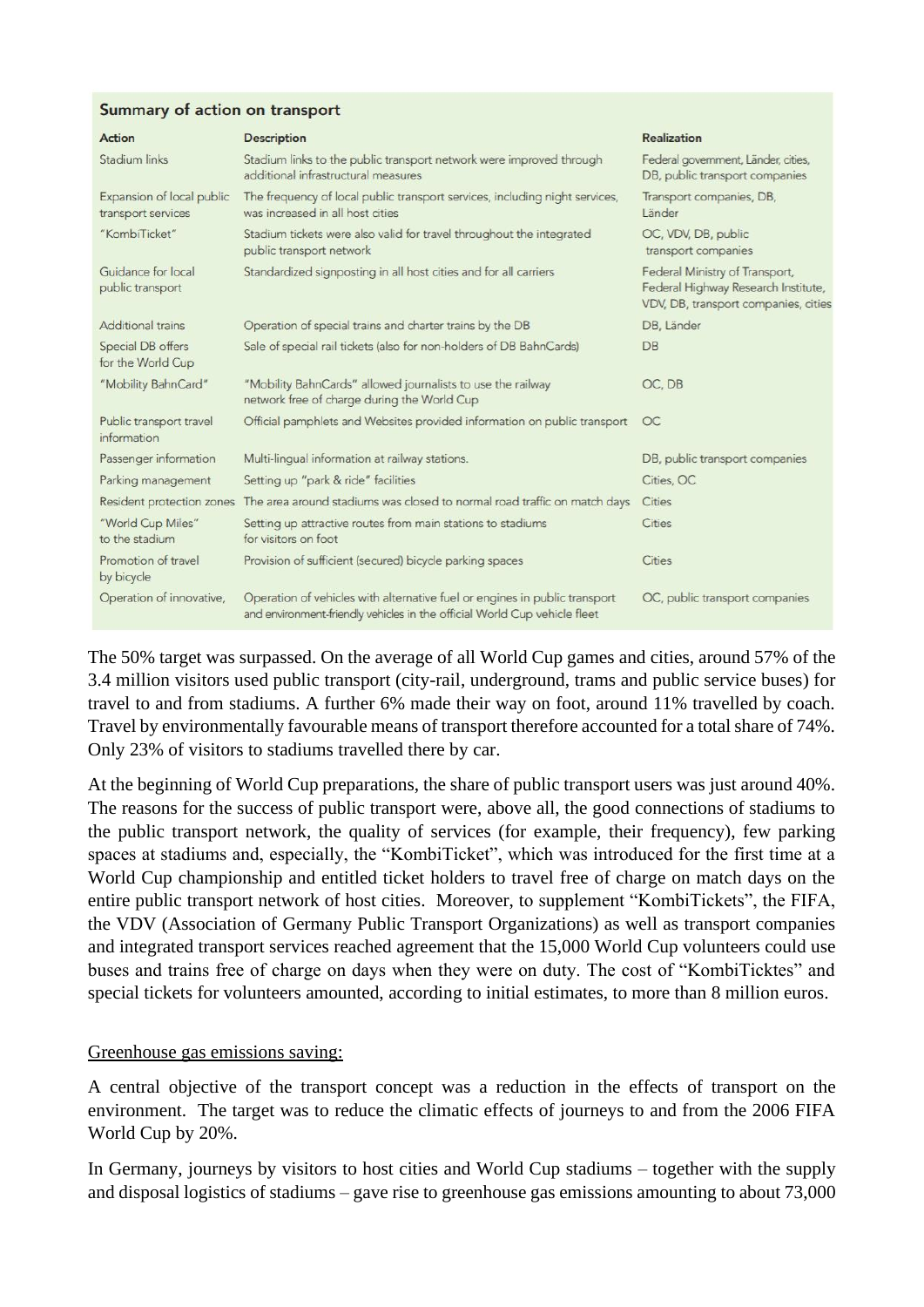tonnes of  $CO<sub>2</sub>$  equivalents. This figure does not take account of emissions arising from the journeys of foreign visitors to and from Germany.

Without the transport measures initiated by Green Goal greenhouse gas emissions caused by the 2006 FIFA World Cup would have been around 90,000 tonnes. **Through Green Goal measures about 17,000 tonnes of emissions were therefore saved, corresponding to a 19% saving of transportrelated greenhouse gas emissions**. The objective of reducing greenhouse gas emissions from transport by one-fifth during the World Cup was therefore largely achieved<sup>1</sup>.

In detail, GHG emission savings were attributed to six different effects:

1) 7,000 tonnes by guests of honour, representatives of international associations and World Cup partners: Journeys by coach frequently substituted travel by car and plane. As a whole, the share of cars and planes of this group of visitors was around 45%, compared to an expected share of 60%.

2) 5,000 tonnes by foreign visitors: In contrast to the expectations of planners, fewer foreign visitors from neighbouring countries travelled by car to stadiums. Visitors from America, Asia and Australia also made greater use of rail travel than had been expected. The rail share was about 45%, where 25% had been expected. Numerous special and charter trains for foreign visitors, sample census at railway stations and the modest use of car parks underline the success of rail services.

3) 3,000 tonnes by domestic visitors: While the share of car drivers for normal Bundesliga and international matches is around 50%, during the World Cup car travel accounted for 45%. Rail travel, in particular, benefited from this development, with a share of just under 40%. The trend was confirmed by capacity utilization at "park & ride" facilities and parking areas for coaches, as well as by surveys of visitors in several Host cities.

4) 1,000 tonnes by journalists: As a result of the "Mobility BahnCard" for free rail travel, journalists partly dispensed with journeys by car or plane. The share of train journeys was not 50%, as expected, but almost 90%. This trend is confirmed by the capacity utilization of trains and flight bookings with the Travel and Event Services of the OC. Moreover, many journalists made use of night-train services to save the cost of a hotel room.

5) 800 tonnes by local transport: As a result of Green Goal measures, the share of environmentfriendly transport by bus, rail and bicycle, as well as journeys on foot amounted to almost 75%. Before the World Cup a share of 55% had been expected (including 40% for local public transport).

6) 50 tonnes by the official World Cup vehicles fleet: The 900 vehicles in the official World Cup fleet covered a total 2.4 million kilometres. The resulting greenhouse gas emissions amounted to 900

<sup>&</sup>lt;sup>1</sup> This is attributable, above all, to the large share of journeys by rail. Deutsche Bahn (DB) had developed and marketed special offers to attract as many visitors as possible to rail travel. These included the "World Champion Ticket", the "World Champion Pass" and "World Champion Surf&Rail".

With the "World Champion BahnCard 25, rail travelers obtained a 25% rebate on normal and economy prices from the beginning of April to the end of July 2006. It included the "City Ticket" in more than 80 cities, with which city-rail, the underground, trams and buses could additionally be used. The particular feature of the "World Champion BahnCard 25" was that it was linked with the success of the German team. With every round that the German team reached after the preliminary round its validity was extended by one month. With qualification for the semi-finals the Card therefore remained valid until the end of October 2006. By comparison, a normal BahnCard 25 costs 51.50 euros for one year. The "World Champion BahnCard 25" was definitely a good buy – thanks to the German team.